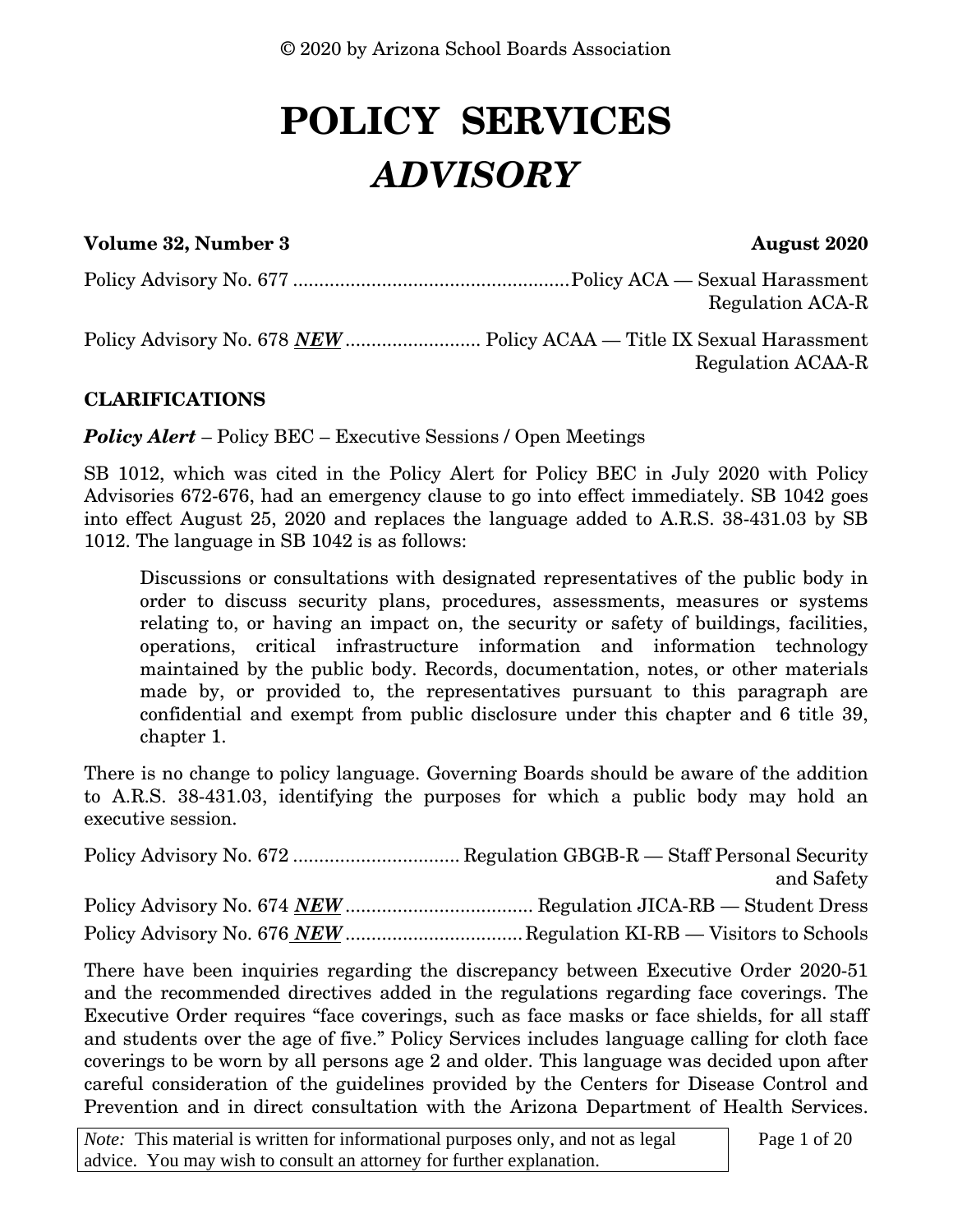Breaks from wearing cloth face coverings may be granted when physical distancing of six (6) feet or more can be maintained.

Policy Advisory No. 673 ....................................... Policy IHA — Basic Instructional Program

The new legal reference under Policy IHA regarding the Sandra Day O'Connor Civics Celebration Day was erroneously listed as 1-139 rather than 1-319. This typo was corrected in the version of the document released via PolicyBridge.

#### **POLICY MANUAL UPDATES**

Add cross reference "ACAA — Title IX Sexual Harassment" to Policy AC – Nondiscrimination/Equal Opportunity and Policy JB – Equal Educational Opportunities.

#### **POLICY ADVISORY DISCUSSION**

The following policy advisories are the result of the final rule amending Title IX regulations 34 C.F.R. Part 106, released by the United States Department of Education, Office of Civil Rights, on May 6, 2020.

The effective date of the final rule is August 14, 2020. ASBA recommends that boards consider adopting the Policy Advisories at a single meeting as provided in Policy BGB and that superintendents approve the changes in regulations to accompany the policies. Additionally, it is important that districts implement the following as soon as possible:

- 1. Designate and train a Title IX Coordinator;
- 2. Train all employees as to the reporting requirement of Title IX Sexual Harassment;
- 3. Train all personnel involved in ordinary disciplinary processes as to the prohibition of any disciplinary sanction relative to Title IX Sexual Harassment without a "determination of responsibility" following the Title IX Grievance Process.

#### Policy Advisory No. 677 Policy ACA — Sexual Harassment **Regulation — ACA-R**

Changes are made in the existing policy and regulation on Sexual Harassment to clarify that sexual harassment in the workplace is being addressed for the purpose of an employee complaint to the Equal Employment Opportunity Commission. Districts should note that the definition and standard of sexual harassment is different under this circumstance than under Title IX.

#### *NEW* **Policy Advisory No. 678 Policy ACAA — Title IX Sexual Harassment Regulation — ACAA-R**

Title IX is a federal civil rights law that was passed as part of the Education Amendments of 1972. It mandates that no person in the United States shall, on the basis of sex, be excluded from participation in, be denied the benefits of, or be subjected to discrimination under any education program or activity receiving Federal financial assistance.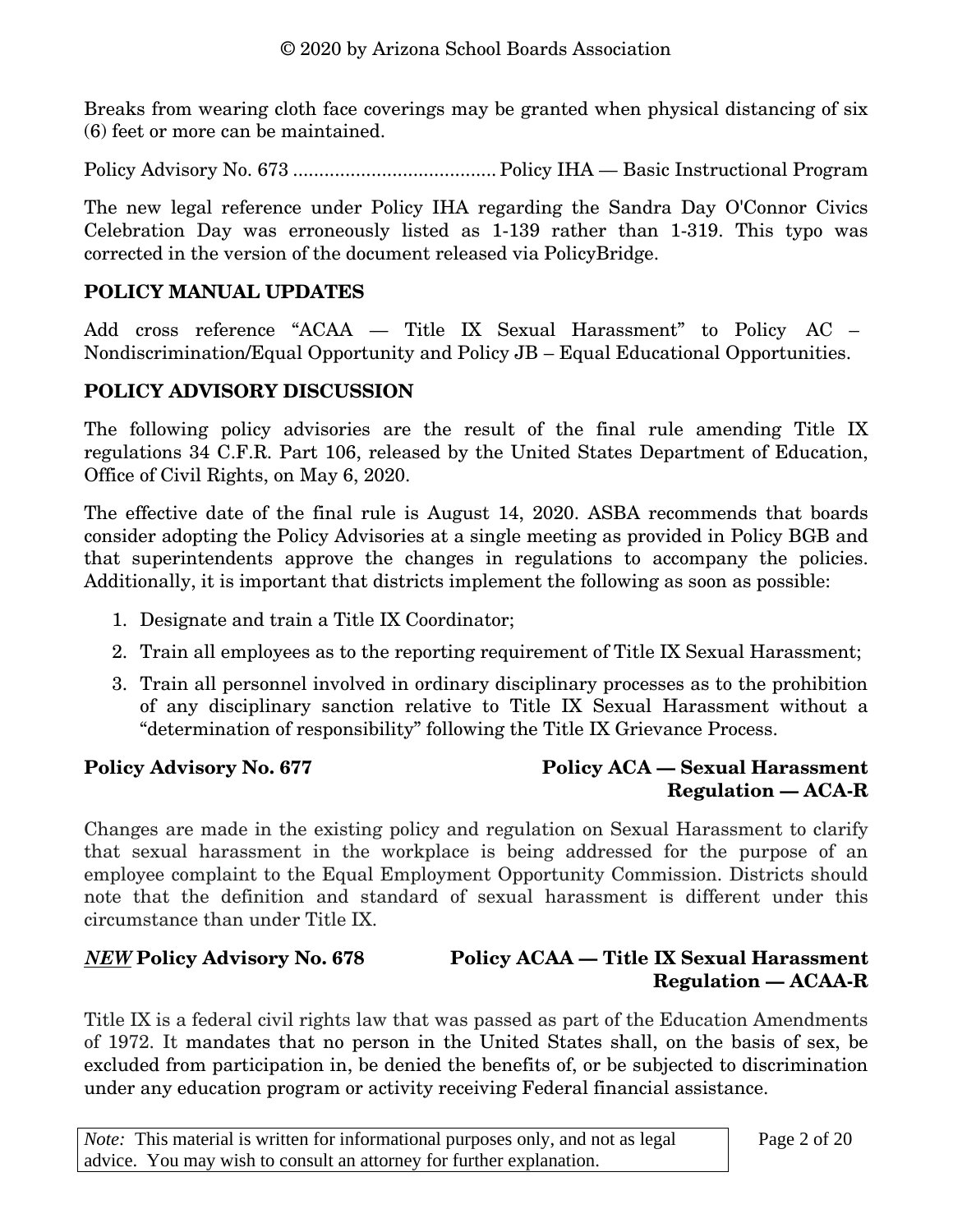Prior to the May 6, 2020 rule, Title IX did not refer to sexual harassment. However, the final rule regulations now define sexual harassment and establish detailed procedures for how school districts, subject to Title IX, must respond to allegations of sexual harassment. The conditions of the final rule are narrow in focus, and ASBA Policy Services recommends that member districts retain current policy documents that are related to nondiscrimination and harassment and add the new policy and regulation, ACAA and ACAA-R (Title IX Sexual Harassment), that are specific to the conditions of the final rule regulations.

The new policy documents are intended to guide districts in the appropriate actions to take per the Title IX regulations in response to any notice of sexual harassment or allegations of sexual harassment and in response to a formal complaint being filed. They also inform districts of documentation requirements included in the Title IX regulations, the need for confidentiality, and the prohibition on retaliation. Districts should review the procedures and specify "reasonably prompt timeframes" where necessary.

As directed in the final rule, each district must publish a notice of nondiscrimination on the district website and in any handbooks provided to students, parents, legal guardians, staff, classroom teacher associations, or other organizations associated with the district. Each district must prominently display the contact information for the Title IX Coordinator in a similar manner, as well as its grievance procedures, including how to report or file a complaint of sex discrimination, how to report or file a formal complaint of sexual harassment, and how the district will respond.

Title IX training is necessary and should be mandatory for all staff members, especially those who are involved in the response and documentation processes. Specific training components were not provided in the final rule but rather left to districts to implement training in response to the conditions prescribed therein.

Finally, the new rule amending Title IX was challenged in court almost immediately upon its release in May, and legal arguments are still taking place. The Department of Education is in receipt of requests to further clarify the rule and to delay the implementation date. Policy Services will update member districts about any clarifications.

**===================================================**

If you have any questions, call Policy Services at (602) 254-1100. Ask for Chris Thomas, General Counsel/Associate Executive Director; Dr. Terry Rowles, Assistant Director; Steve Highlen, Senior Policy Consultant; or David DeCabooter, Policy Consultant/Staff Attorney. Our e-mail addresses are, respectively, [cthomas@azsba.org], [trowles@azsba.org], [shighlen@azsba.org] and [ddecabooter@azsba.org]. You may also fax information to (602) 254-1177.

#### *Note:* **This material is written for informational purposes only, and not as legal advice. You may wish to review the policy references and consult an attorney for further explanation.**

*Note:* This material is written for informational purposes only, and not as legal advice. You may wish to consult an attorney for further explanation.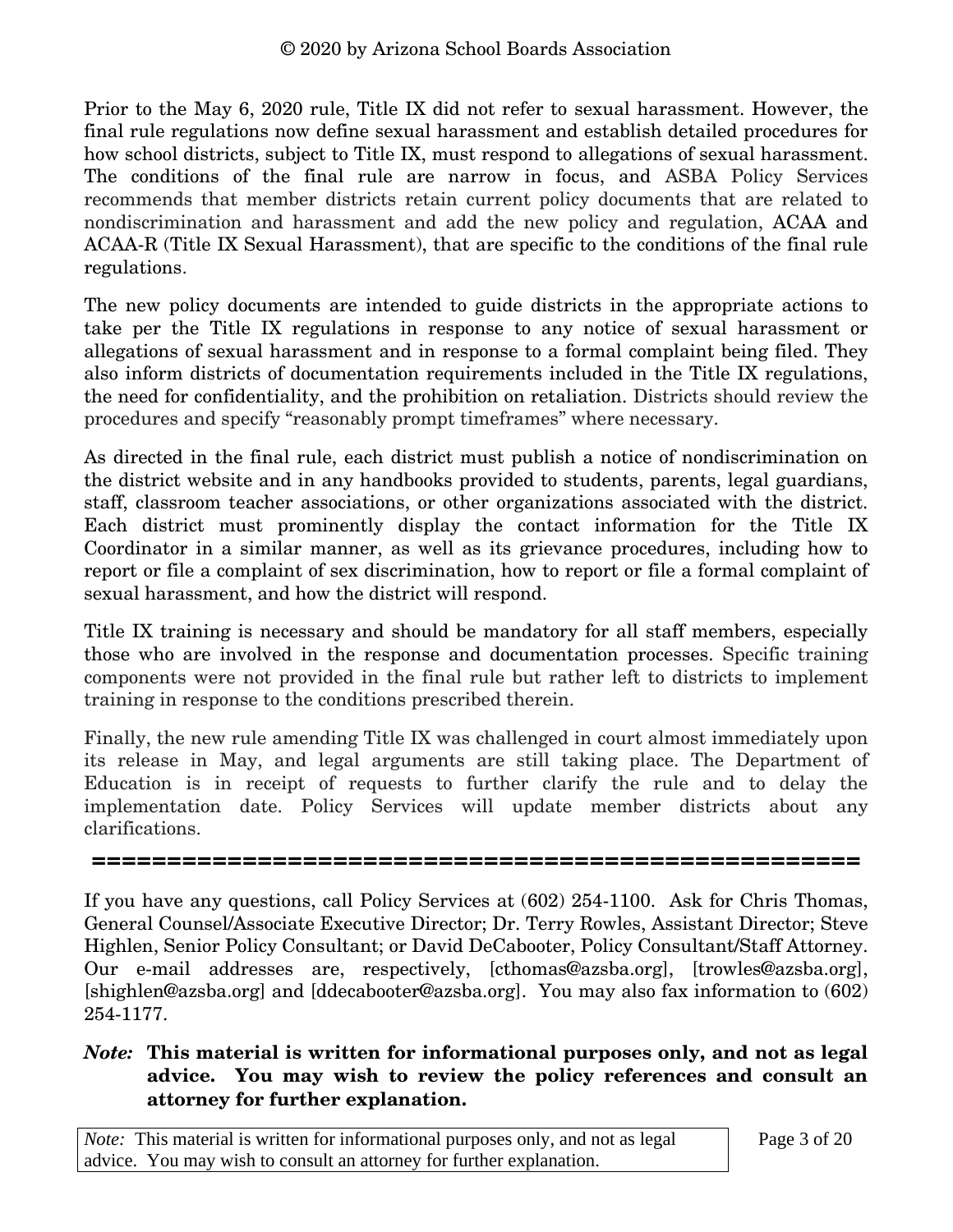# **ACA ©**

# **SEXUAL HARASSMENT**

All individuals associated with this District, including, but not necessarily limited to, the Governing Board, the administration, the staff, and students, are expected to conduct themselves at all times so as to provide an atmosphere free from sexual harassment.

Sexual harassment is a form of sex discrimination that violates Title VII of the Civil Rights Act of 1964.

The Equal Employment Opportunity Commission defines "sexual harassment" as Sexual harassment includes unwelcome sexual advances, requests for sexual favors, and other verbal or physical conduct of a sexual nature when made by a member of the school staff to a student or to another staff member, or when made by a student to another student where:

A. Submission to such conduct is either explicitly or implicitly made a term or condition of an individual's employment or education; or

B. Submission to or rejection of such conduct is used as a basis for employment or education decisions affecting such individual; or

C. Such conduct has the purpose or effect of substantially interfering with an individual's educational or work performance, or creating an intimidating, hostile, or offensive work employment or education environment.

Sexual harassment may include, but is not limited to:

A. Suggestive or obscene letters, notes, invitations, derogatory comments, slurs, jokes, epithets, assault, touching, impeding or blocking movement, leering, gestures, or display of sexually suggestive objects, pictures, or cartoons.

B. Continuing to express sexual interest after being informed that the interest is unwelcome. (Reciprocal attraction between peers is not considered sexual harassment.)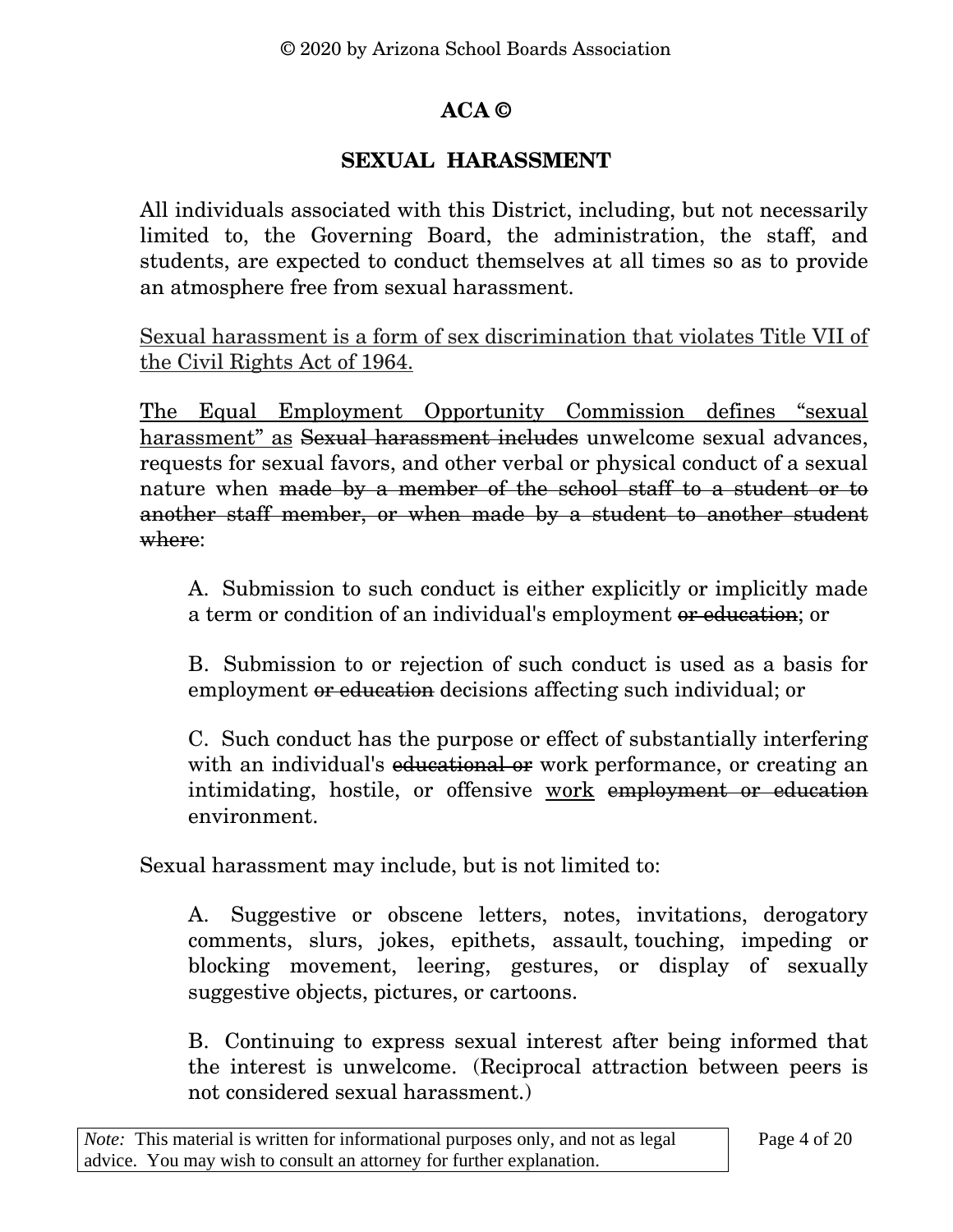C. Implying or withholding support for an appointment, promotion, or change of assignment; suggesting that a poor performance report will be prepared; suggesting that probation will be failed; implying or actually withholding grades earned or deserved; or suggesting that a scholarship recommendation or college application will be denied.

D. Coercive sexual behavior used to control, influence, or affect the career, salary, and/or work environment of another employee; or engaging in coercive sexual behavior to control, influence, or affect the educational opportunities, grades, and/or learning environment of a student.

E. Offering or granting favors or educational or employment benefits, such as **grades or** promotions, favorable performance evaluations, favorable assignments, favorable duties or shifts, recommendations, reclassifications, et cetera, in exchange for sexual favors.

Anyone who is subject to sexual harassment, or who knows of the occurrence of such conduct, should inform the compliance officer, as provided in ACA-R.

A substantiated charge against a staff member in the District shall subject such staff member to disciplinary action.

A substantiated charge against a student in the District shall subject that student to disciplinary action, which may include suspension or expulsion.

All matters involving sexual harassment complaints will remain confidential to the extent possible.

Adopted: date of Manual adoption

LEGAL REF.: A.R.S. [41-1461](http://www.azleg.gov/viewdocument/?docName=http://www.azleg.gov/ars/41/01461.htm) *et seq*. 20 U.S.C. 1681, Education Amendments of 1972, Title IX 20 U.S.C. 1703, Equal Employment Opportunity Act of 1972 42 U.S.C. 2000, Civil Rights Act of 1964 as amended, Title VII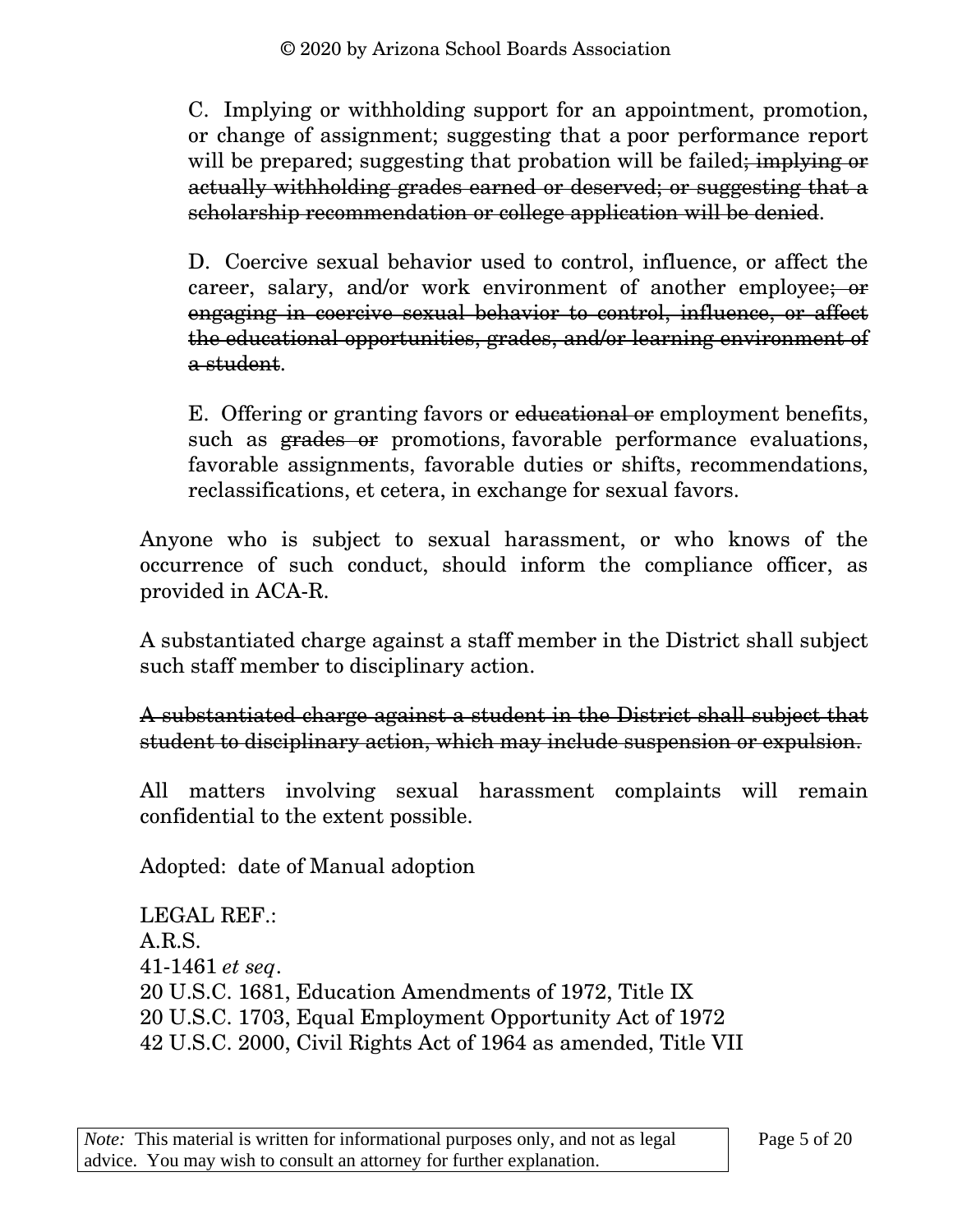CROSS REF.:

[AC](https://policy.azsba.org/asba/DocViewer.jsp?docid=9&z2collection=nepn1#JD_AC) - Nondiscrimination/Equal Opportunity

[GBA](https://policy.azsba.org/asba/DocViewer.jsp?docid=204&z2collection=nepn1#JD_GBA) - Equal Employment Opportunity

[GCQF](https://policy.azsba.org/asba/DocViewer.jsp?docid=297&z2collection=nepn1#JD_GCQF) - Discipline, Suspension, and Dismissal of Professional Staff Members

[GDQD](https://policy.azsba.org/asba/DocViewer.jsp?docid=332&z2collection=nepn1#JD_GDQD) - Discipline, Suspension, and Dismissal of Support Staff Members

[IHBA](https://policy.azsba.org/asba/DocViewer.jsp?docid=355&z2collection=nepn1#JD_IHBA) - Special Instructional Programs and Accommodations for

Disabled Students

[JB](https://policy.azsba.org/asba/DocViewer.jsp?docid=432&z2collection=nepn1#JD_JB) - Equal Educational Opportunities

[JII](https://policy.azsba.org/asba/DocViewer.jsp?docid=510&z2collection=nepn1#JD_JII) - Student Concerns, Complaints and Grievances

[JK](https://policy.azsba.org/asba/DocViewer.jsp?docid=527&z2collection=nepn1#JD_JK) - Student Discipline

[JKD](https://policy.azsba.org/asba/DocViewer.jsp?docid=540&z2collection=nepn1#JD_JKD) - Student Suspension

[KED](https://policy.azsba.org/asba/DocViewer.jsp?docid=625&z2collection=nepn1#JD_KED) - Public Concerns/Complaints about Facilities or Services

[KFA](https://policy.azsba.org/asba/DocViewer.jsp?docid=634&z2collection=nepn1#JD_KFA) - Public Conduct on School Property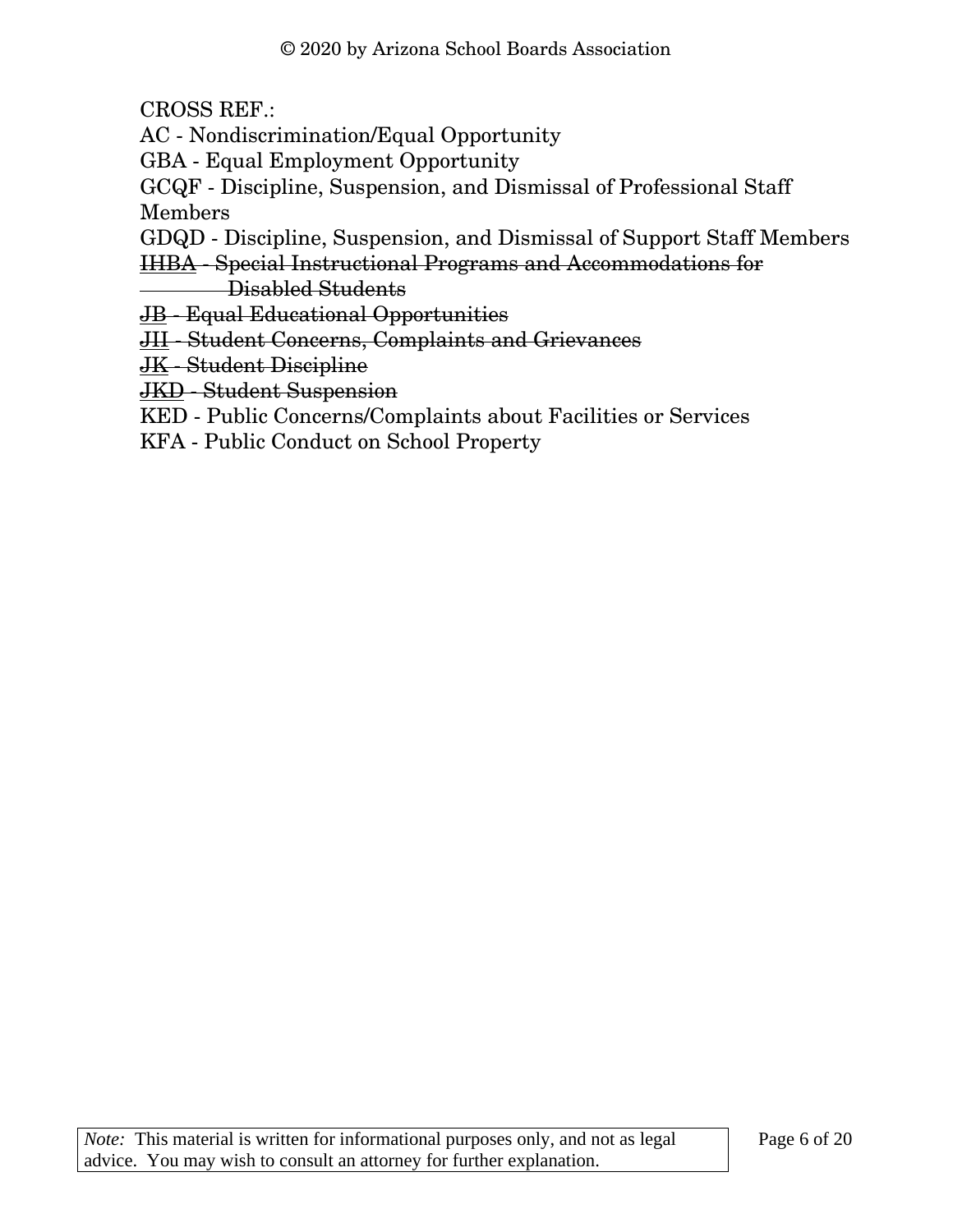# **ACA-R ©**

### REGULATION

### **SEXUAL HARASSMENT**

### **Compliance Officer**

The Superintendent shall be the compliance officer. Any person who feels unlawfully discriminated against or who has been the victim of unlawful discrimination by an agent or employee of the District or who knows of such discrimination against another person should file a complaint with the Superintendent. If the Superintendent is the one alleged to have unlawfully discriminated, the complaint shall be filed with the President of the Board.

# **Complaint Procedure**

The District is committed to investigating each complaint and to taking appropriate action on all confirmed violations of policy. The Superintendent shall investigate, and document complaints filed pursuant to this regulation as soon as reasonable, within the established timelines. In investigating the complaint, the Superintendent will maintain confidentiality to the extent reasonably possible. The Superintendent shall also investigate incidents of policy violation that are raised by the Governing Board, even though no complaint has been made.

If after the initial investigation the Superintendent has reason to believe that a violation of policy has occurred, the Superintendent shall determine whether or not to hold an administrative hearing and/or to recommend bringing the matter before the Board.

If the person alleged to have violated policy is a teacher or an administrator, the due process provisions of the District's Policy GCQF shall apply, except that the supervising administrator may be assigned to conduct the hearing. In cases of serious misconduct, dismissal or suspension proceedings in accordance with A.R.S. [15-539](http://www.azleg.gov/viewdocument/?docName=http://www.azleg.gov/ars/15/00539.htm) *et seq*., may be initiated.

If the person alleged to have violated policy is a support staff employee, the Superintendent may follow due process and impose discipline under Policy GDQD if the evidence so warrants. The Superintendent also may recommend a suspension without pay, recommend dismissal, or impose other appropriate discipline.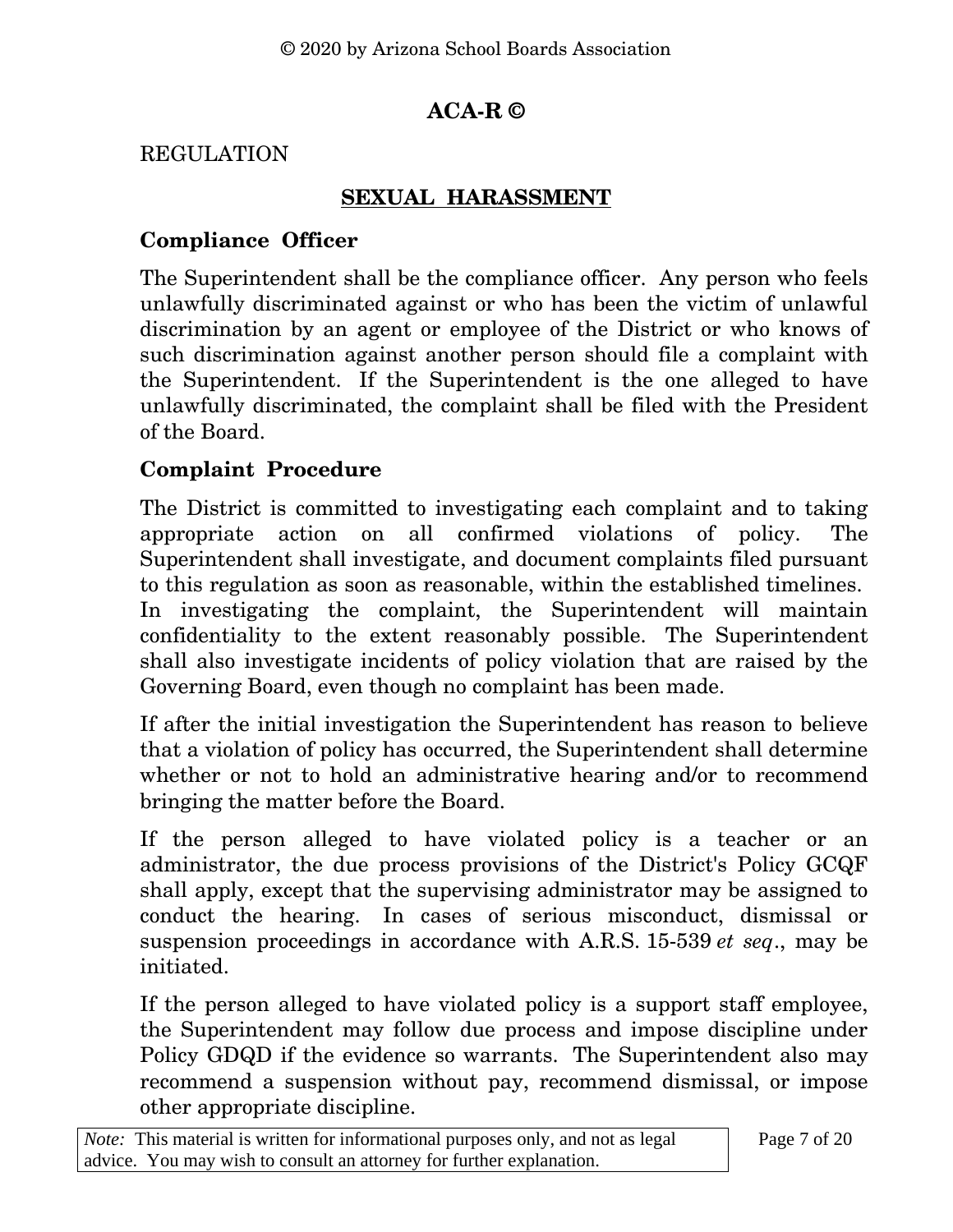If the person alleged to have violated policy is a student, the Superintendent may impose discipline in accordance with Policies JK, JKD and JKE.

If the Superintendent's investigation reveals no reasonable cause to believe policy has been violated, the Superintendent shall so inform the complaining party in writing.

# **Timelines**

The complaint must be filed within thirty (30) calendar days after the complaining party knew or should have known that there were grounds for a complaint/grievance.

Once the written complaint has been filed using the forms provided by the District, the Superintendent shall require the immediate supervisor or site administrator to investigate and respond in writing to the complaining party within five (5) working days.

If the immediate supervisor or site administrator does not respond, the Superintendent will have ten (10) additional working days to respond in writing to the complaining party.

If the Superintendent does not respond within the established time, then the complaining party may request in writing that the issue be brought before the Board. The Board will then review the record of the investigation and have thirty (30) days to respond to the complaining party in writing.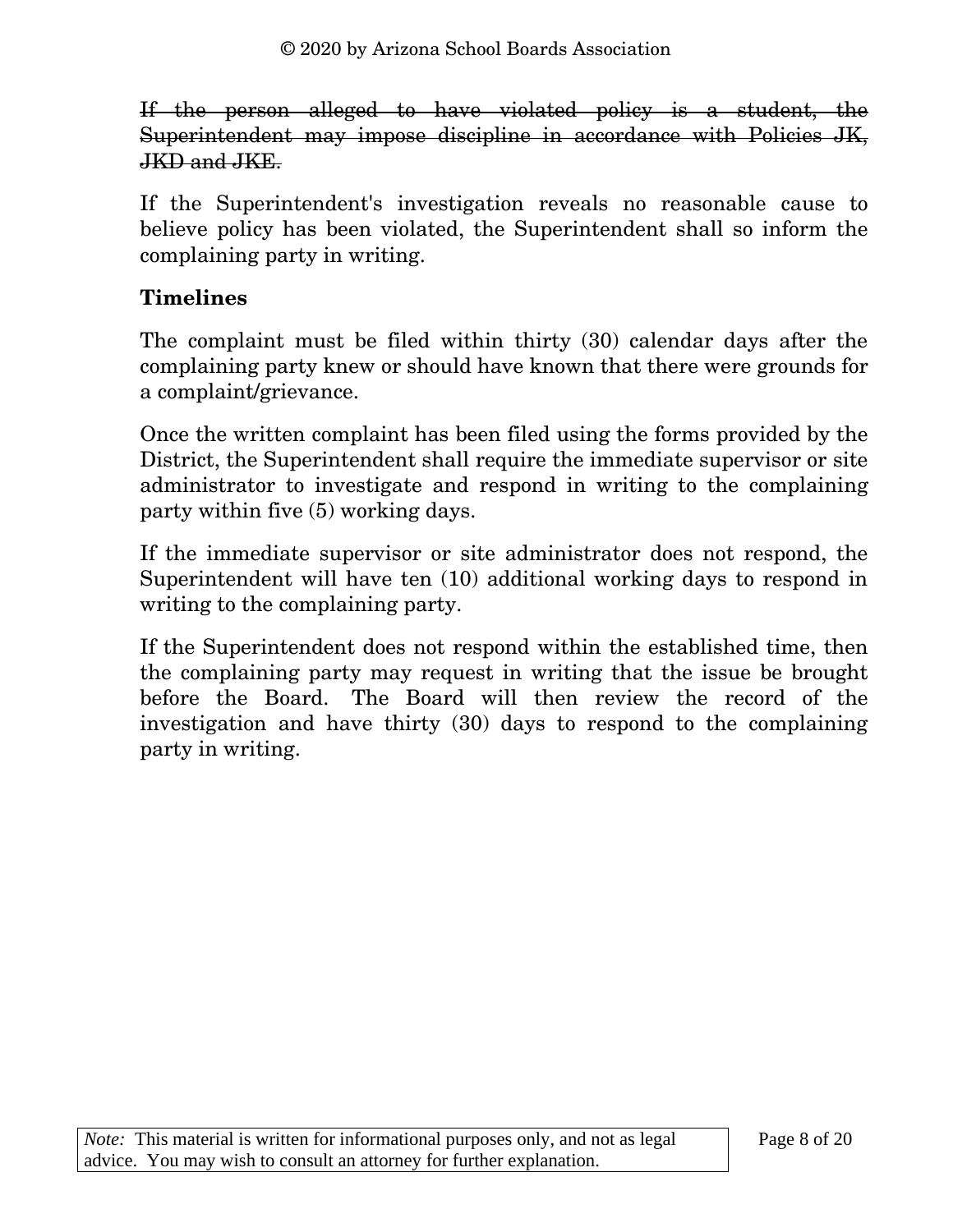# **ACAA ©**

### **TITLE IX SEXUAL HARASSMENT**

Title IX of the Federal Education Amendments Act protects people from discrimination based on sex in education programs or activities that receive Federal financial assistance. The District does not discriminate on the basis of sex and is required by Title IX not to discriminate in such a manner. The District adheres to all conditions established by Title IX by recognizing the right of every student who attends school in the District and every employee who works in the District to do so without the fear of sexual harassment.

The District accepts and shall employ the definition of sexual harassment as established by the Title IX regulations. Sexual harassment means conduct on the basis of sex that satisfies one or more of the following:

- A. An employee of the District conditioning the provision of an aid, benefit, or service of the District on an individual's participation in unwelcome sexual conduct;
- B. Unwelcome conduct determined by a reasonable person to be so severe, pervasive, and objectively offensive that it effectively denies a person equal access to the District's education program or activity; or
- C. "Sexual assault" as defined in 20 U.S.C.  $1092(f)(6)(A)(v)$ , "dating" violence" as defined in 34 U.S.C. 12291(a)(10), "domestic violence" as defined in  $34 \text{ U.S.C. } 12291(a)(8)$ , or "stalking" as defined in 34 U.S.C. 12291(a)(30).

The District also accepts and shall employ the definition of a complainant as an individual who is alleged to be the victim of conduct that could constitute sexual harassment, and a respondent as an individual who has been reported to be the perpetrator of conduct that could constitute sexual harassment.

The District shall designate and authorize an employee as the "Title IX Coordinator" to comply with its responsibilities pertaining to sexual harassment under Title IX. Inquiries about the application of Title IX may be referred to the District's Title IX Coordinator.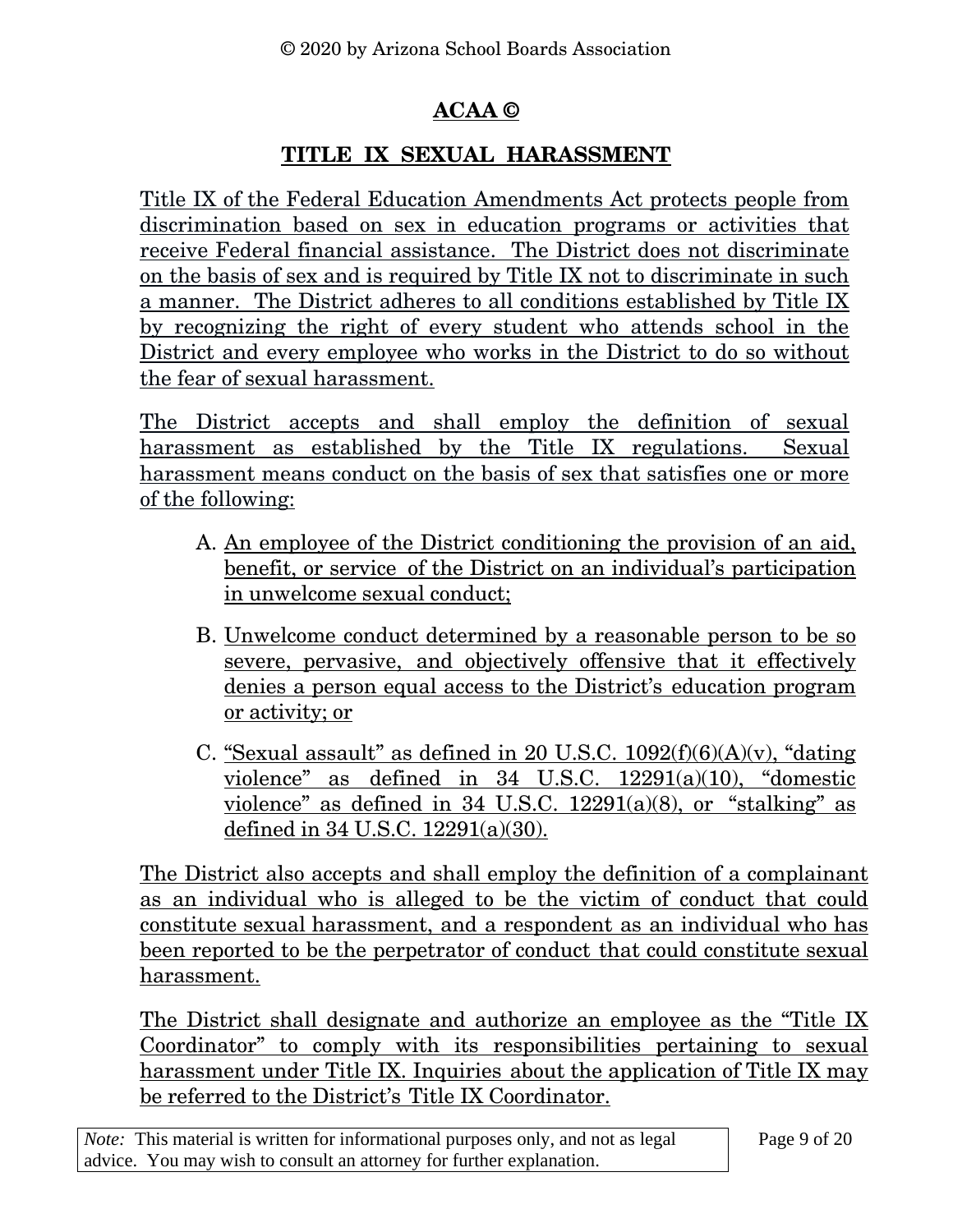Any person may report sex discrimination, including sexual harassment, regardless of whether the person reporting is the person alleged to be the victim of the reported conduct or not. A report may be made in person, by mail, by telephone, or by electronic mail, using the contact information listed for the Title IX Coordinator, or by any other means that results in the Title IX Coordinator receiving the person's verbal or written report. Such a report may be made at any time (including during non-business hours) by using the telephone number or electronic mail address, or by mail to the office address, listed for the Title IX Coordinator. The District shall notify students, parents or legal guardians of students, employees, applicants for employment, and all unions or professional organizations holding collective bargaining or professional agreements with the District, of the name or title, office address, electronic mail address, and telephone number of the Title IX Coordinator.

The District will respond promptly when any school employee has notice of sexual harassment. Upon receipt of notice of sexual harassment, the District shall notify students, parents or legal guardians of students, employees, applicants for employment, and all unions or professional organizations holding collective bargaining or professional agreements with the District, of the District's grievance procedures and grievance process, including how to report or file a complaint of sex discrimination, how to report or file a formal complaint of sexual harassment, and how the District shall respond. The District is committed to investigating each formal complaint submitted and to taking appropriate action on all confirmed violations of policy. The District shall follow grievance procedures that provide for the prompt and equitable resolution of complaints from students and employees alleging sexual harassment.

The District shall, to the extent reasonably feasible, keep confidential the identity of any individual who has made a report or filed a formal complaint of sexual harassment, any complainant, any individual who has been reported to be the perpetrator of sex discrimination, any respondent, and any witness, except as is necessary to carry out the grievance process and as may otherwise be permitted by law.

Title IX sexual harassment complaints may include violations covered by Arizona's mandatory reporting statute, A.R.S. §13-3620. Any abuses classified by statute as "reportable offenses" must be reported as such to the authorities because not reporting a reportable offense is classified as a Class 6 Felony.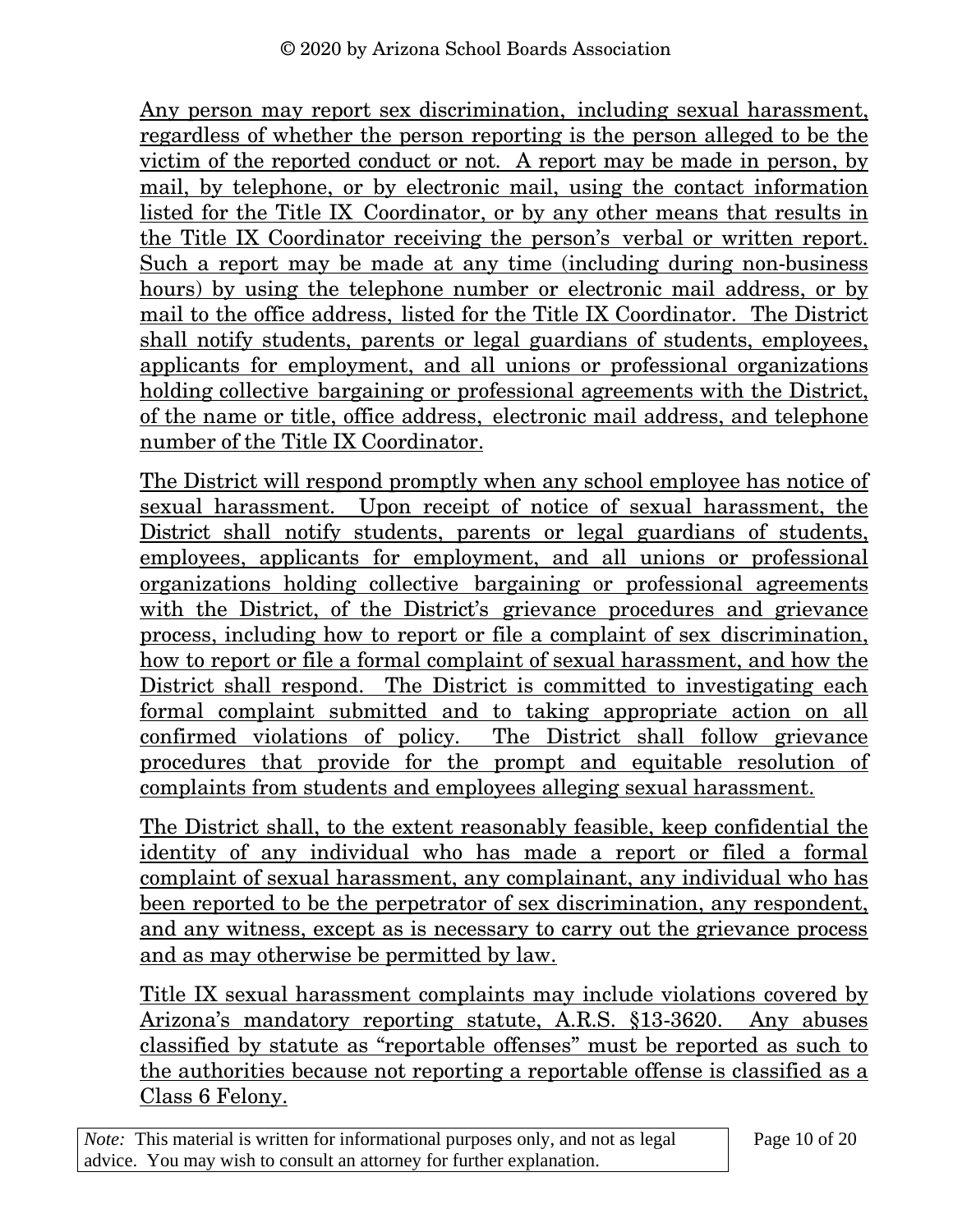# **Retaliation Prohibited**

Neither the District nor any person may intimidate, threaten, coerce, or discriminate against any individual for the purpose of interfering with any right or privilege secured by Title IX, or because the individual has in good faith made a report or complaint, testified, assisted, or participated or refused to participate in any manner in an investigation, proceeding, or hearing. Intimidation, threats, coercion, or discrimination, including charges against an individual for violations that do not involve sex discrimination or sexual harassment, but arise out of the same facts or circumstances as a report or complaint of sex discrimination or a report or formal complaint of sexual harassment, for the purpose of interfering with any right or privilege secured by Title IX, constitutes retaliation.

Adopted:

LEGAL REF.: A.R.S. §13-3620 20 U.S.C. 1092 20 U.S.C. 1681, Education Amendments of 1972, Title IX 34 U.S.C. 12291

CROSS REF.: AC – Nondiscrimination / Equal Opportunity JB – Equal Educational Opportunities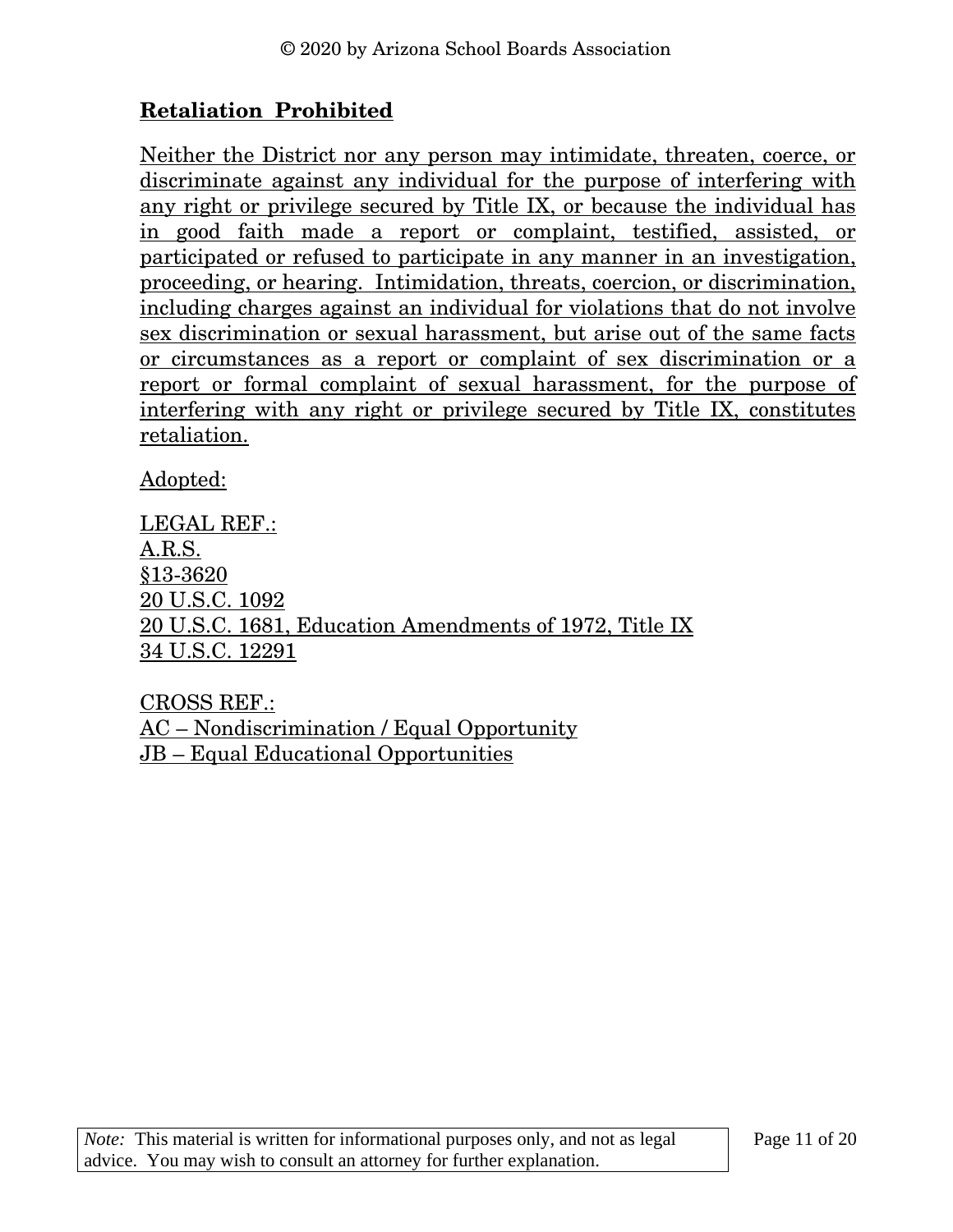# **ACAA-R ©**

#### REGULATION

## **TITLE IX SEXUAL HARASSMENT**

#### **Title IX Coordinator**

The Superintendent shall appoint an employee as the "Title IX Coordinator." If the Title IX Coordinator is the respondent, the complaint shall be filed with the Superintendent.

#### *Title IX Coordinator:*

| Name/Title: |  |
|-------------|--|
| Address:    |  |
|             |  |
| E-mail:     |  |
| Telephone:  |  |

#### **Response to Sexual Harassment**

When the District has actual knowledge of sexual harassment in an education program or activity of the District against a person in the United States, it shall respond promptly in a manner that is not deliberately indifferent.

- A. "Actual knowledge" means notice of sexual harassment or allegations of sexual harassment to a District's Title IX Coordinator or to any employee.
- B. An "education program or activity" includes locations, events, or circumstances over which the District exercised substantial control over both the respondent and the context in which the sexual harassment occurs, and also includes any building owned or controlled by a student organization that is officially recognized by the District.
- C. A District is "deliberately indifferent" only if its response to sexual harassment is clearly unreasonable in light of the known circumstances.

The District's initial response to any report of sexual harassment must treat complainants and respondents equally by offering supportive measures to both and must follow the established grievance process before disciplining a respondent.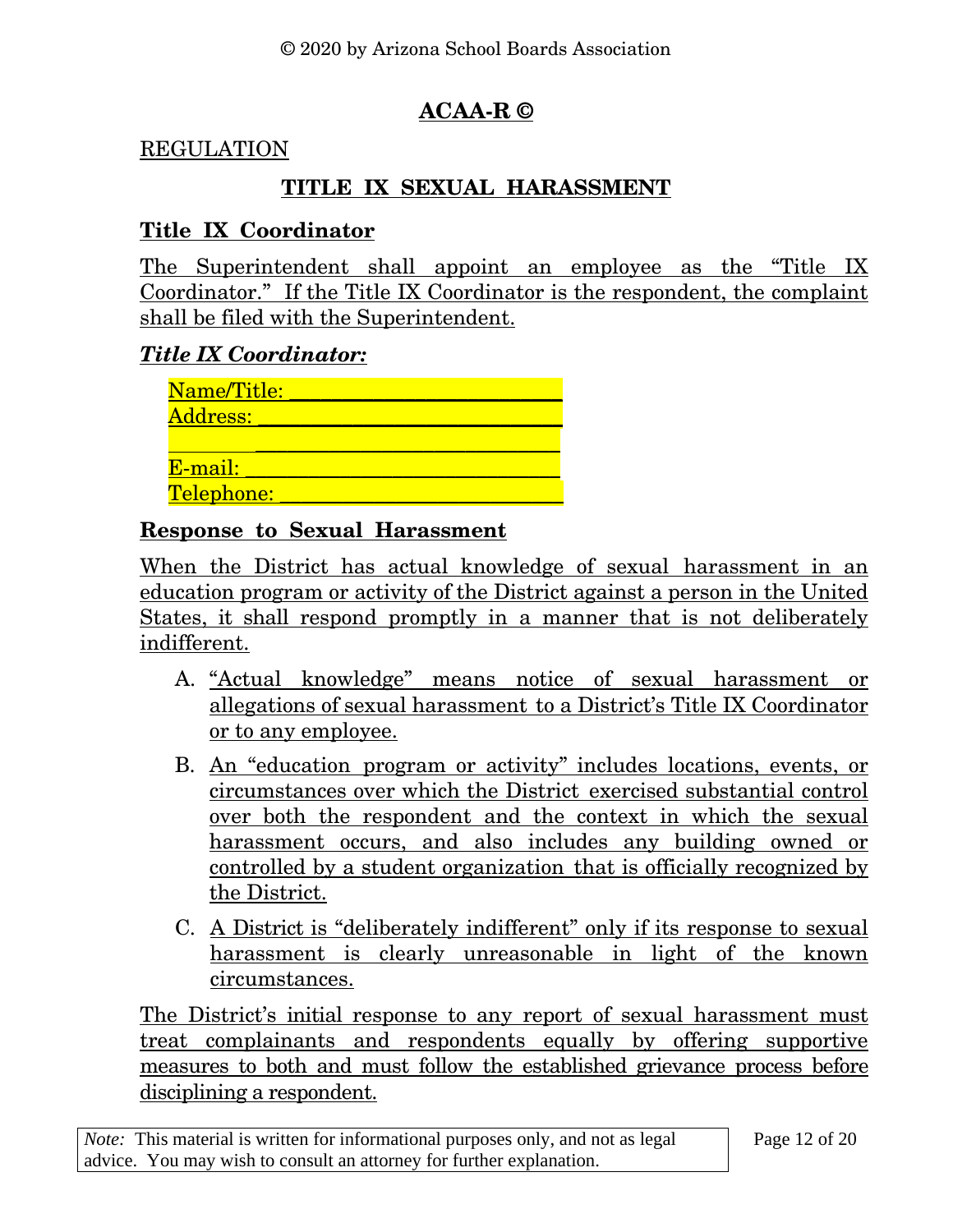Even if no formal complaint has been filed, the Title IX Coordinator shall promptly:

- A. Contact the complainant to discuss the availability of supportive measures;
- B. Consider the complainant's wishes with respect to supportive measures;
- C. Inform the complainant of the availability of supportive measures with or without the filing of a formal complaint; and
- D. Explain to the complainant the process for filing a formal complaint.

Supportive measures are non-disciplinary, non-punitive individualized services offered as appropriate, as reasonably available, and without fee or charge to the complainant or the respondent before or after the filing of a formal complaint or where no formal complaint has been filed. Such measures are designed to restore or preserve equal access to the District's education program or activity without unreasonably burdening the other party, including measures designed to protect the safety of all parties or the District's educational environment, or deter sexual harassment. Supportive measures may include counseling, extensions of deadlines or other courserelated adjustments, modifications of work or class schedules, and other similar measures. The District shall maintain as confidential any supportive measures provided to the complainant or respondent, to the extent that maintaining such confidentiality would not impair the ability of the District to provide the supportive measures. The Title IX Coordinator is responsible for coordinating the effective implementation of supportive measures.

The District may remove a respondent from the District's education program or activity on an emergency basis, provided that the District undertakes an individualized safety and risk analysis, determines that an immediate threat to the physical health or safety of any student or other individual arising from the allegations of sexual harassment justifies removal, and provides the respondent with notice and an opportunity to challenge the decision immediately following the removal. This provision may not be construed to modify any rights under the Individuals with Disabilities Education Act, Section 504 of the Rehabilitation Act of 1973, or the Americans with Disabilities Act.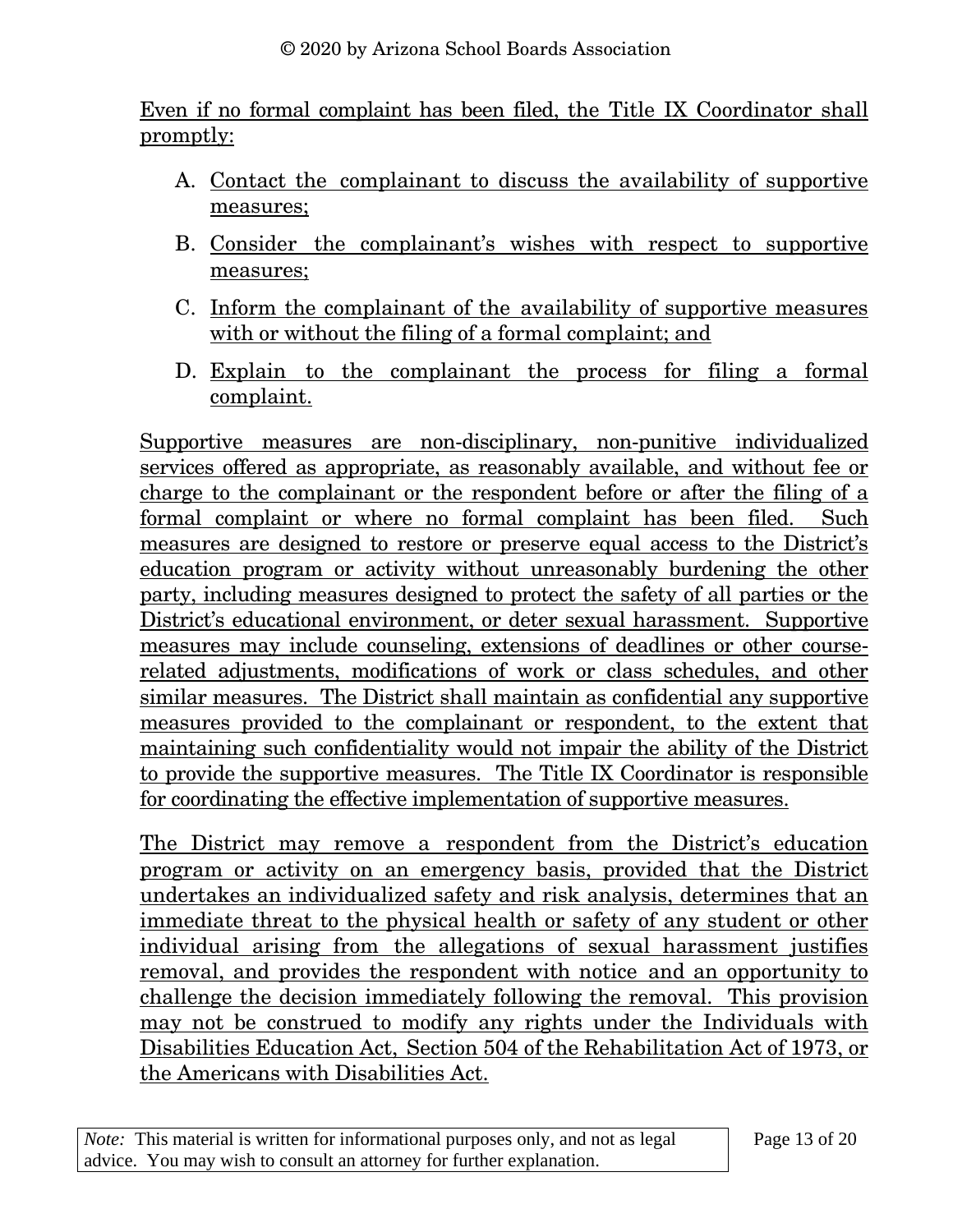# **Response to a Formal Complaint**

"Formal complaint" means a document filed by a complainant or signed by the Title IX Coordinator alleging sexual harassment against a respondent and requesting that the District investigate the allegation of sexual harassment. At the time of filing a formal complaint, a complainant must be participating in or attempting to participate in the education program or activity of the District with which the formal complaint is filed. A formal complaint may be filed with the Title IX Coordinator in person, by mail, or by electronic mail, by using the contact information listed above, and by any additional method designated by the District that results in the Title IX Coordinator receiving the complaint.

The District may place a non-student employee respondent on administrative leave during the pendency of a grievance process in response to a formal complaint. This provision may not be construed to modify any rights under Section 504 of the Rehabilitation Act of 1973 or the Americans with Disabilities Act.

For the purpose of addressing formal complaints of sexual harassment, this grievance process shall comply with the following basic elements:

- A. Provide written notice to all parties upon receipt of complaint, which must include:
	- 1. Notice of the District's formal grievance process, including any informal resolution process;
	- 2. Notice of the allegations, including sufficient details to allow respondent to prepare a response (such as the identities of the parties involved in the incident, if known, the conduct allegedly constituting sexual harassment, and the date and location of the alleged incident);
	- 3. A statement that the respondent is presumed not responsible for the alleged conduct and that a determination regarding responsibility is made at the conclusion of the grievance process;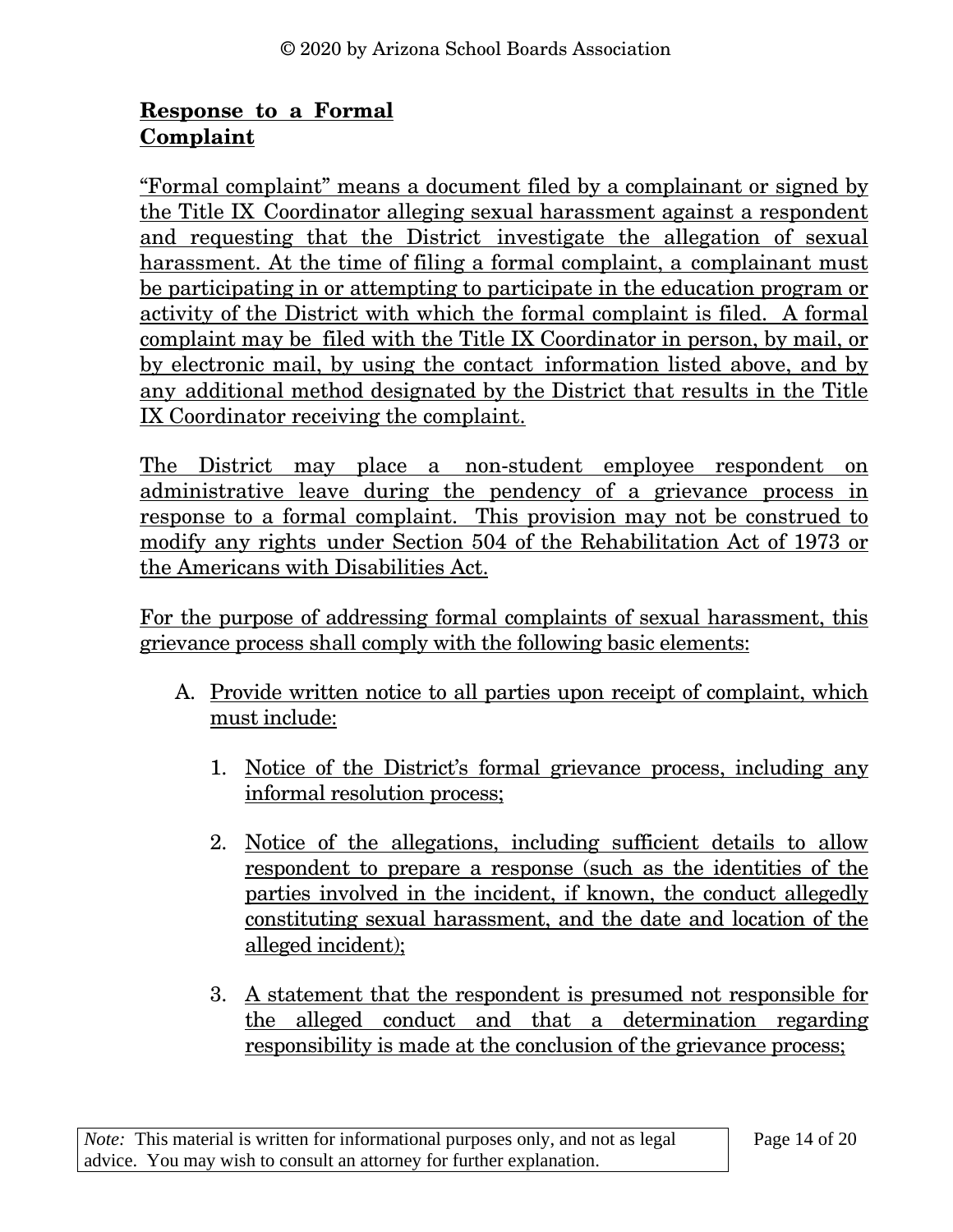© 2020 by Arizona School Boards Association

- 4. Notice that the parties may have an advisor of their choice, who may be, but is not required to be, an attorney, and may inspect and review evidence; and
- 5. Notice of any provision in the District's code of conduct that prohibits knowingly making false statements or providing false information in the grievance process.
- B. Treat complainants and respondents equitably;
- C. Require an objective evaluation of all relevant evidence;
- D. Require that the Title IX Coordinator, investigator, decision-maker, or any person designated by the District to facilitate an informal resolution process, be properly trained and not have a conflict of interest against complainants and respondents generally or against the particular complainant and respondent;
- E. Include a presumption that the respondent is not responsible for the alleged conduct until a determination has been made at the conclusion of the grievance process;
- F. Include reasonably prompt timeframes for the conclusion of the grievance process;
- G. Describe or list the possible disciplinary sanctions and remedies that may be implemented following a determination of responsibility;
- H. State that the District uses a preponderance of evidence standard to determine responsibility;
- I. Include the procedures and permissible reasons for appeal by a respondent or a complainant;
- J. Describe the range of supportive measures available to complainants and respondents; and
- K. Not require, allow, or use evidence or questions that constitute or seek legally privileged information, unless the privilege is waived.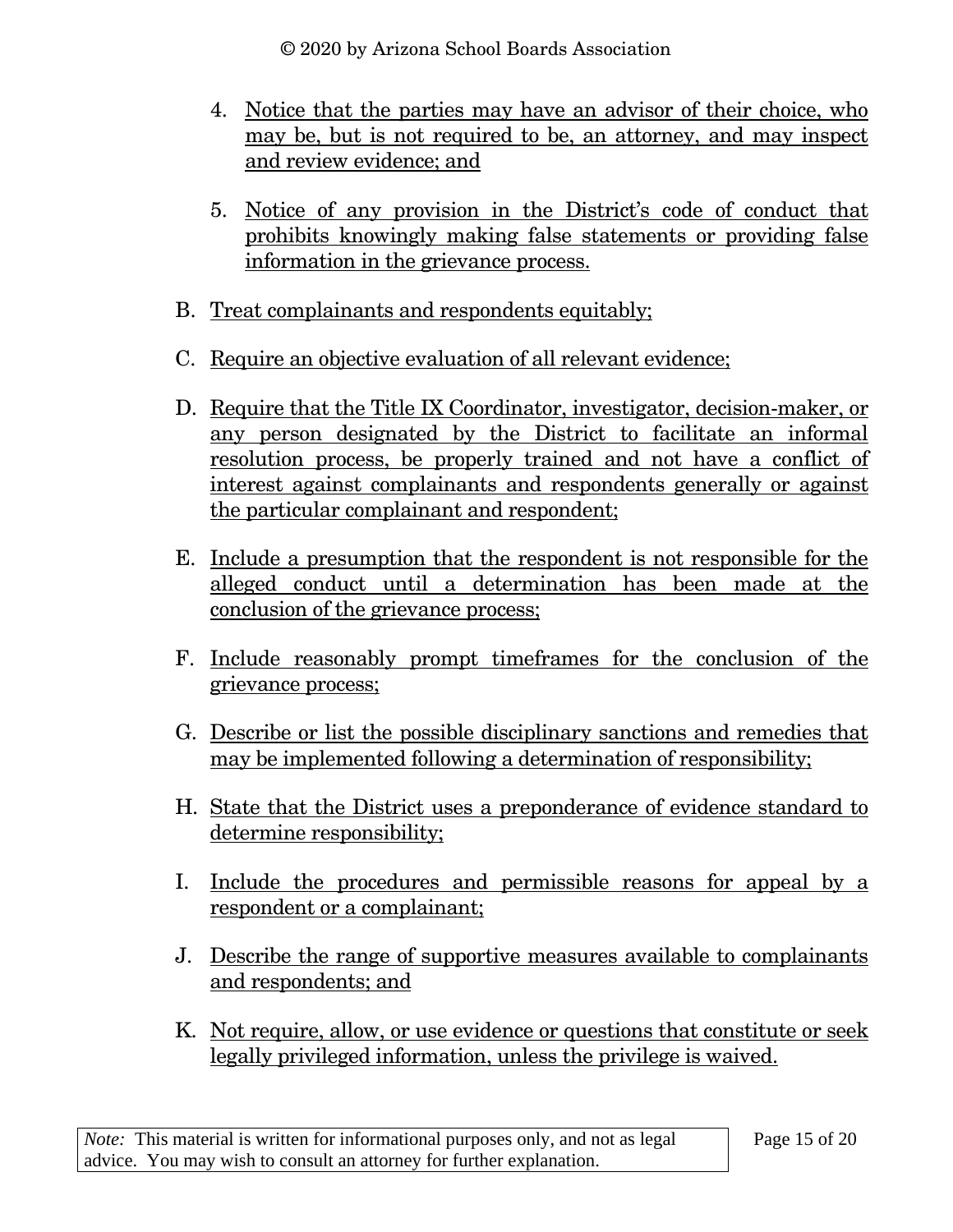© 2020 by Arizona School Boards Association

If the conduct alleged in a formal complaint does not meet the Title IX definition of sexual harassment as established in Governing Board policy, did not occur in the District's education program or activity, or did not occur against a person in the United States, then the District shall dismiss the allegations for purposes of Title IX but may still address the allegations in any manner the District deems appropriate under other District policies.

The District may dismiss a formal complaint or any allegations therein, if at any time:

- A. The complainant notifies the Title IX Coordinator in writing that the complainant would like to withdraw the formal complaint or any allegations therein;
- B. The respondent is no longer enrolled or employed by the District; or
- C. Specific circumstances prevent the District from gathering evidence sufficient to reach a determination as to the formal complaint or allegations therein.

Upon dismissal of a formal complaint or any allegations therein, the District shall promptly send written notice of the dismissal, including the reasons for the dismissal, simultaneously to the parties.

When investigating a formal complaint and throughout the grievance process, the District shall:

- A. Ensure that the burden of proof and the burden of gathering evidence rests on the District and not on the parties, except that certain treatment records cannot be obtained without voluntary, written consent of a party;
- B. Provide an equal opportunity for the parties to present witnesses and evidence;
- C. Not restrict the ability of either party to discuss the allegations or to gather and present evidence;
- D. Provide the parties with the same opportunities to have others present during any meeting or grievance proceeding;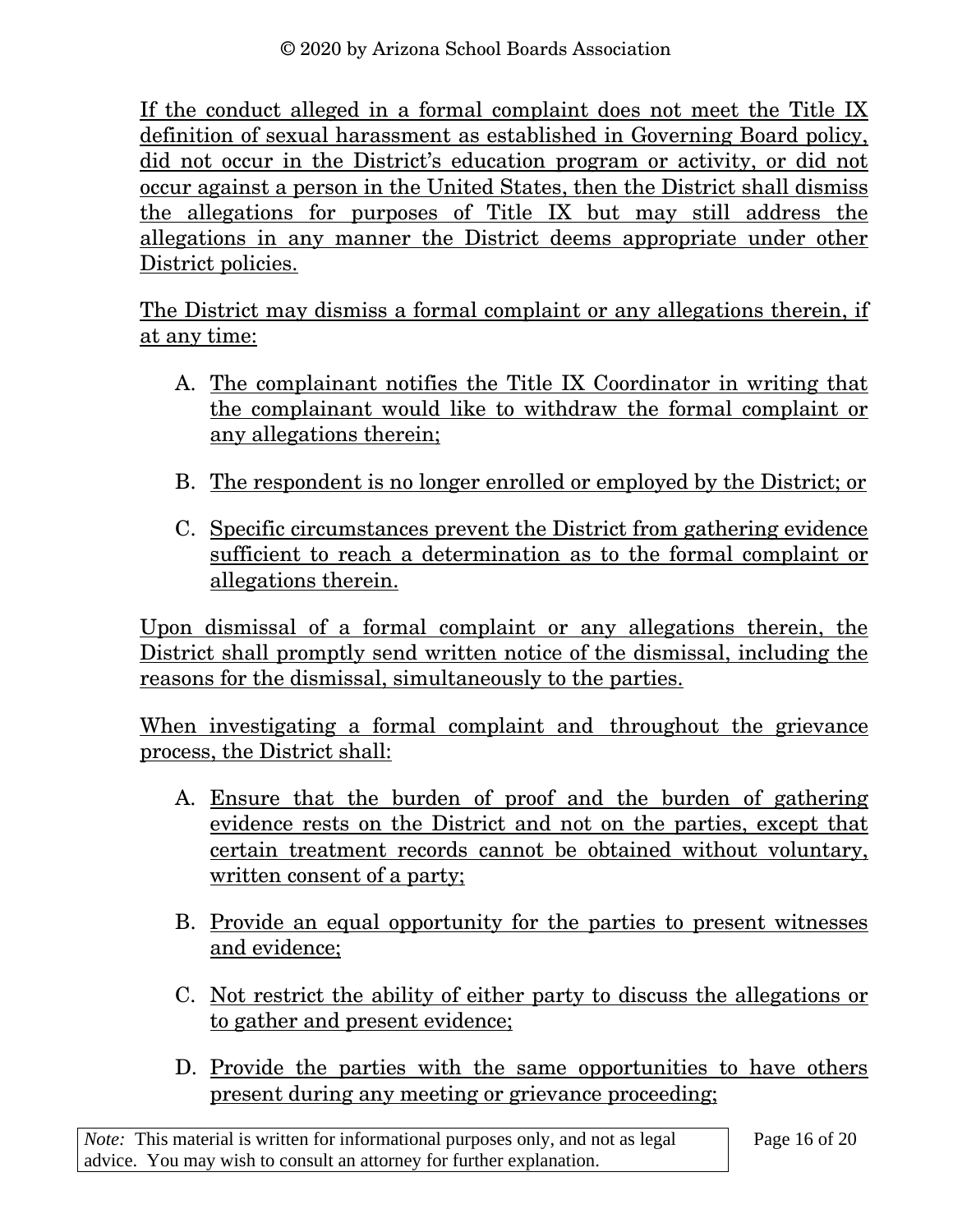- E. Provide, to a party whose participation is invited or expected, written notice of the date, time, location, participants, and purpose of any meeting or grievance proceeding, with sufficient time for the party to prepare to participate;
- F. Provide both parties an equal opportunity to inspect and review any evidence so that each party can meaningfully respond to the evidence prior to the conclusion of the investigation (prior to completion of the investigative report, the investigator will send to each party and the party's advisor, if any, a copy of all evidence gathered during the investigation and will allow the parties at least ten (10) days to submit a written response to any of the evidence); and
- G. Create an investigative report that fairly summarizes relevant evidence and, at least ten (10) days prior to a determination of responsibility, send to each party and the party's advisor, if any, the investigative report in an electronic format or hard copy, for their review and written response.

After the District has sent the investigative report to the parties and before reaching a determination regarding responsibility, the decision-makers(s) shall afford each party the opportunity to submit written, relevant questions that a party wants asked of any party or witness, provide each party with the answers, and allow for additional, limited follow-up questions from each party. Questions and evidence about the complainant's sexual predisposition or prior sexual behavior are not relevant, unless such questions and evidence are offered to prove that someone other than the respondent committed the conduct alleged by the complainant, or if the questions and evidence are offered to prove consent.

The decision-maker(s), who cannot be the same person(s) as the Title IX Coordinator or the investigator(s), shall apply the District's established standard of evidence and shall issue a written determination regarding responsibility that includes:

A. Identification of the allegations potentially constituting sexual harassment;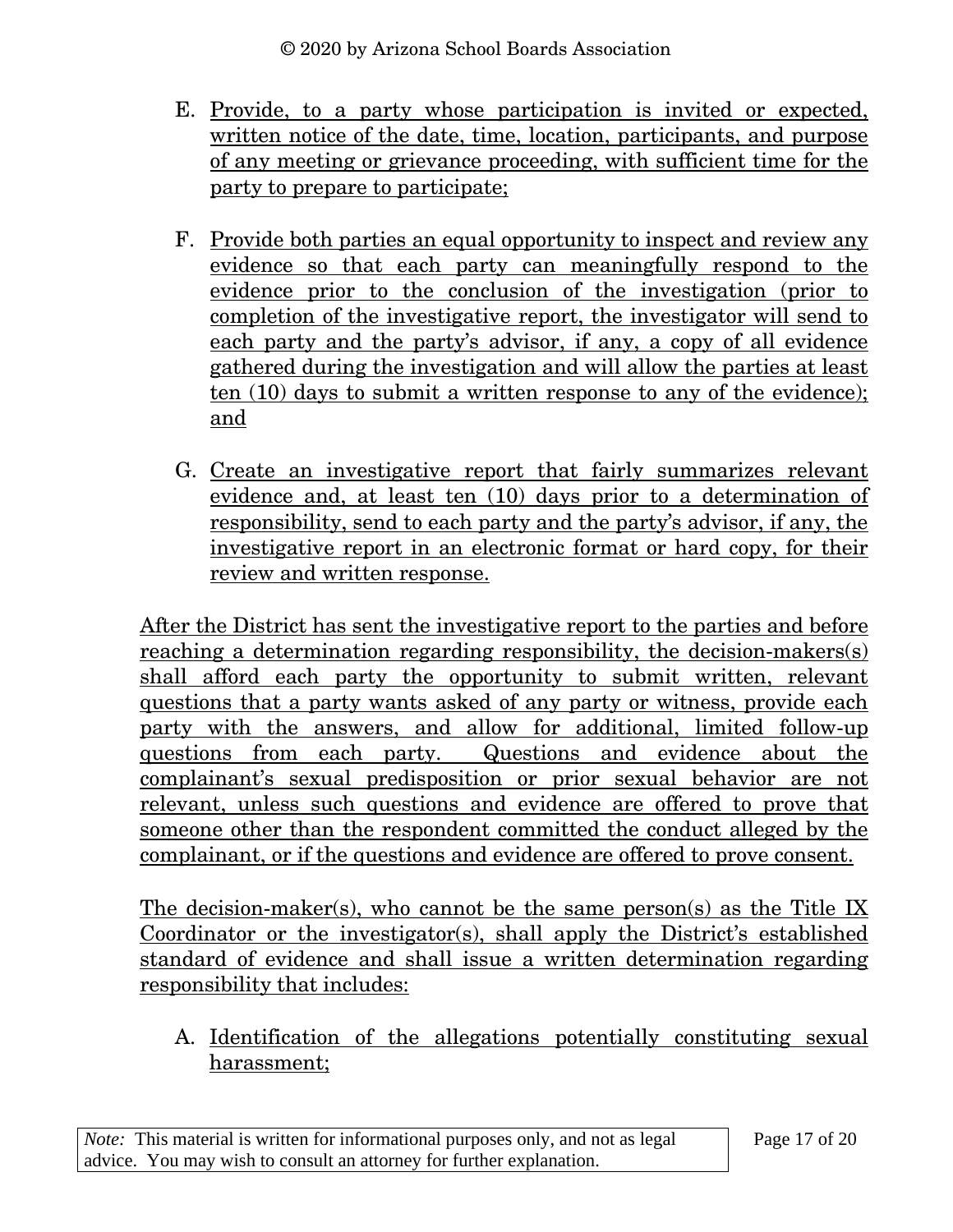© 2020 by Arizona School Boards Association

- B. A description of the procedural steps taken from the receipt of the formal complaint through the determination, including any notifications to the parties, interviews with parties and witnesses, site visits, methods used to gather other evidence, and hearings held;
- C. Findings of fact supporting the determination;
- D. Conclusions regarding the application of the District's code of conduct to the facts;
- E. A statement of and rationale for the result as to each allegation, including a determination regarding responsibility, any disciplinary sanctions the District imposes on the respondent, and whether remedies designed to restore or preserve equal access to the District's education program or activity shall be provided by the District to the complainant; and
- F. The District's procedures and permissible bases for the complainant and respondent to appeal.

The District shall provide the written determination to the parties simultaneously. The Title IX Coordinator is responsible for effective implementation of any remedies.

The District shall offer both parties the right to appeal from a determination regarding responsibility and from a dismissal of a formal complaint or any allegations therein, on the following bases:

- A. Procedural irregularity that affected the outcome of the matter;
- B. New evidence that was not reasonably available at the time the determination regarding responsibility or dismissal was made, that could affect the outcome of the matter; and
- C. The Title IX Coordinator, investigator(s), or decision-makers(s) had a conflict of interest or bias for or against complainants or respondents generally or the individual complainant or respondent that affect the outcome of the matter.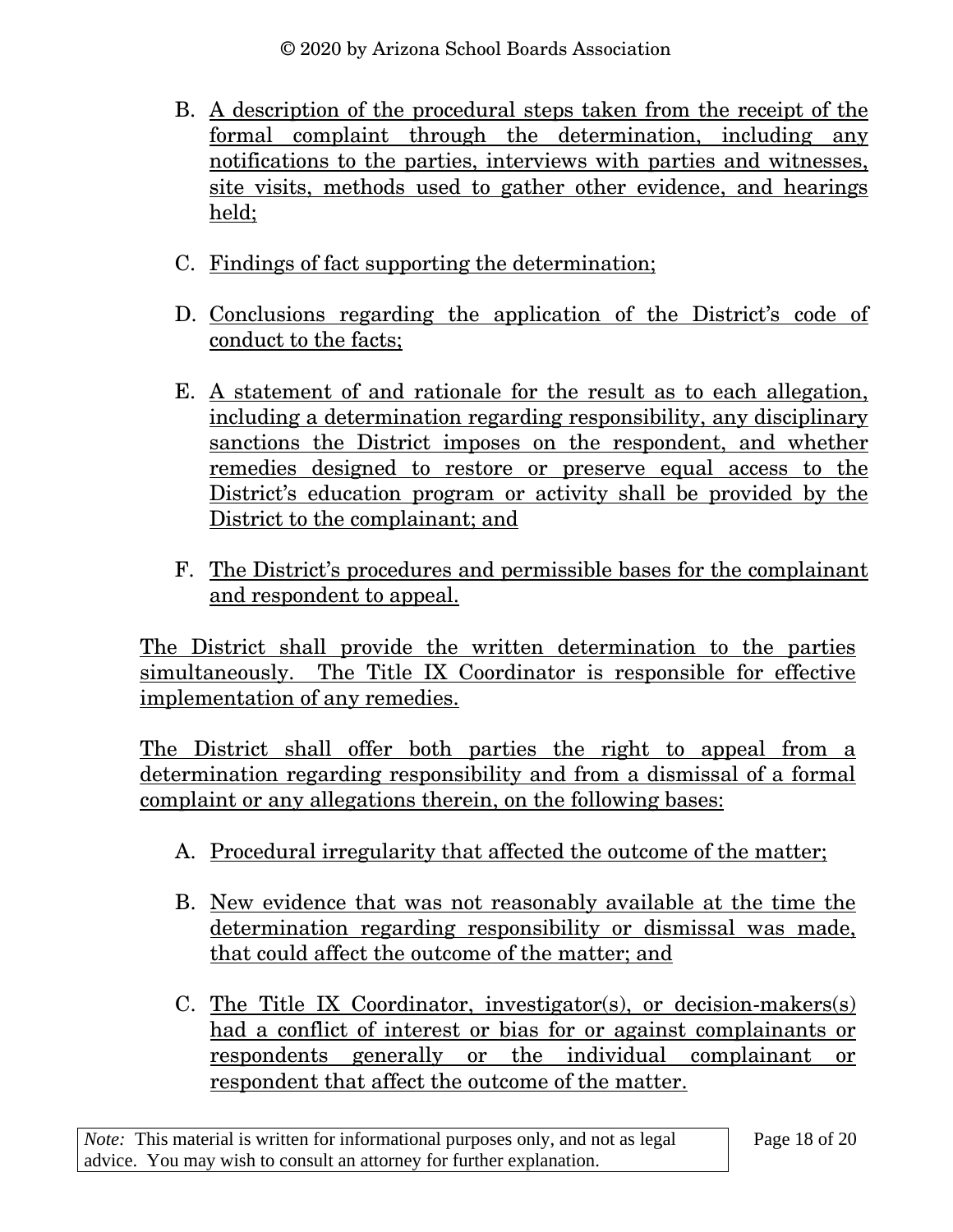# As to all appeals, the District shall:

- A. Notify the other party in writing when an appeal is filed and implement appeal procedures equally for both parties;
- B. Ensure that the decision-maker(s) for the appeal is not the same person as the decision-maker(s) that reached the determination regarding responsibility or dismissal, the investigator(s), or the Title IX Coordinator;
- C. Ensure that the decision-maker(s) for the appeal does not have a conflict of interest or bias for or against complainants or respondents generally or an individual complainant or respondent;
- D. Give both parties a reasonable, equal opportunity to submit a written statement in support of, or challenging, the outcome;
- E. Issue a written decision describing the result of the appeal and the rational for the result; and
- F. Provide the written decision simultaneously to both parties.

The District may not require as a condition of enrollment or continuing enrollment, or employment or continuing employment, or enjoyment of any other right, waiver of the right to an investigation and adjudication of formal complaints of sexual harassment. Similarly, the District may not require the parties to participate in an informal resolution process and may not offer an informal resolution process unless a formal complaint is filed. However, at any time prior to reaching a determination regarding responsibility during a formal complaint process, the District may facilitate an informal resolution process, such as mediation, that does not involve a full investigation and adjudication, provided that the District:

- A. Provides to the parties a written notice disclosing:
	- 1. The allegations;
	- 2. The requirements of the informal resolution process, including the circumstances under which it precludes the parties from resuming a formal complaint arising from the same allegations, provided, however, that at any time prior to agreeing to a resolution, any party has the right to withdraw from the informal resolution process and resume the grievance process with respect to the formal complaint; and

*Note:* This material is written for informational purposes only, and not as legal advice. You may wish to consult an attorney for further explanation.